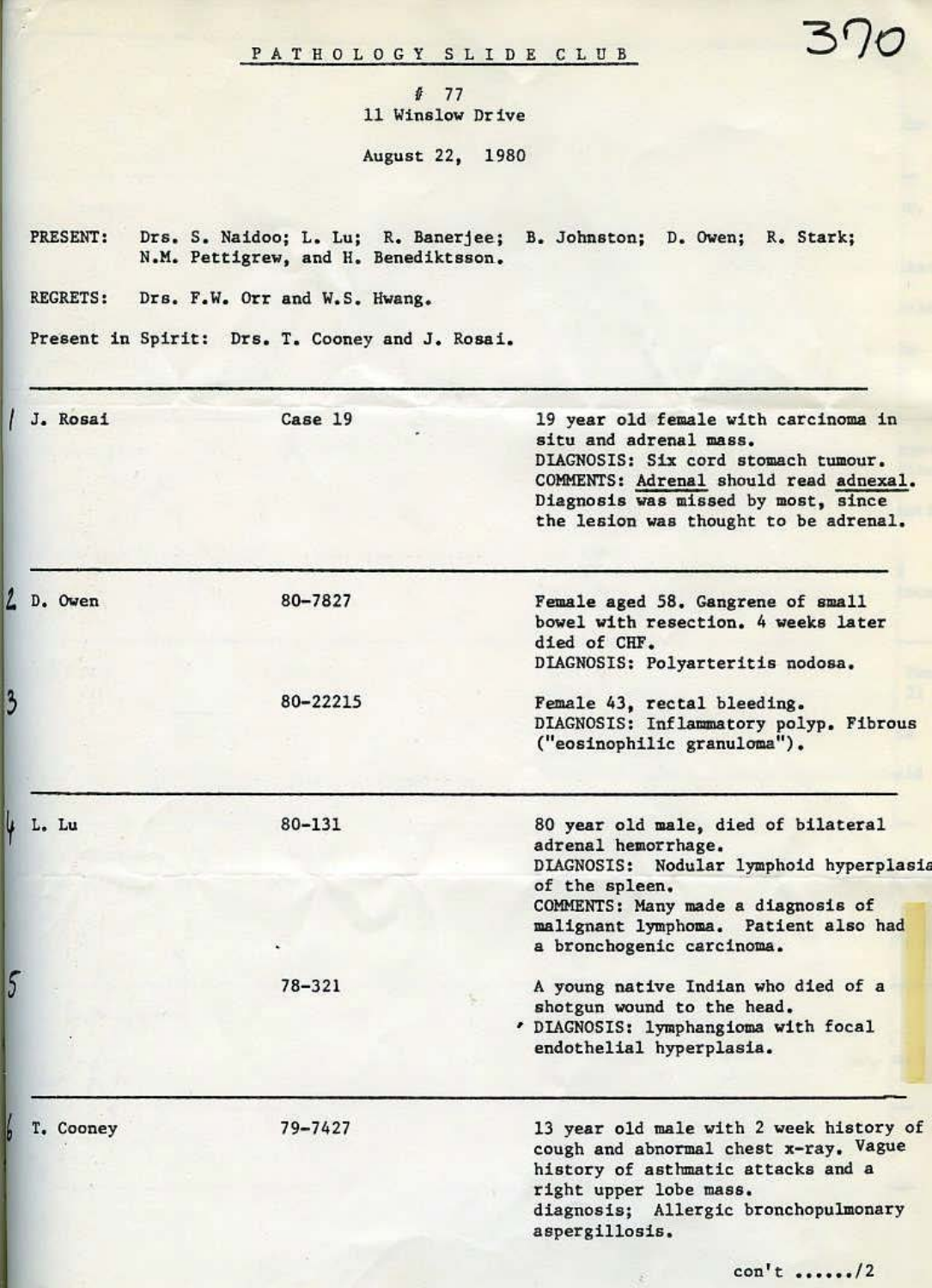| $con't \ldots ./2$       |             | 570                                                                                                                                                                                                                                                                                                                                                          |
|--------------------------|-------------|--------------------------------------------------------------------------------------------------------------------------------------------------------------------------------------------------------------------------------------------------------------------------------------------------------------------------------------------------------------|
|                          |             | COMMENTS: Culture grew large numbers<br>of Aspergillus. Post op IgE was 13,000<br>(N. greater than 100).                                                                                                                                                                                                                                                     |
| R. Banerjee              | $77 - 2124$ | Female 15. Axillary lymph node tumour.<br>Similar tumour in related breast.<br>DIAGNOSIS: Anaplastic neoplasm, EM<br>was reported as suggestive of malignant<br>histiocytosis.<br>COMMENTS: Many members favoured alveolar<br>rhabdomyosarcoma. Some suggested<br>mammary carcinoma. None felt that the<br>histology suggested malignant histio-<br>cytosis. |
| R. Banerjee              | $79 - 5222$ | Female 71. Previous carcinoma of trans-<br>verse colon resected some years previous<br>Now tumour of ascending colong.<br>DIAGNOSIS: Anaplastic tumour, suggestive<br>of metastatic carcinoma. ? ovary<br>(J. Long).<br>COMMENTS: Other suggestions included<br>malignant melanoma, renal cell carcinoma<br>and inflammatory MFH.                            |
| R. Stark                 | 80-112      | Male 59. Long time user of ethanol. Foun<br>unresponsive in his apartment. Died 21<br>hours after admission.<br>DIAGNOSIS: Meningitis due to listeria<br>monocytogenes.<br>COMMENTS: Gram positive bacilli should<br>be present.                                                                                                                             |
| <b>B.</b> Johnston<br>10 | 80-3479     | Female 66. Ovarian tumour, 450 gms.<br>DIAGNOSIS: "Mucinous cystadenoma, border-<br>line malignancy, with "sarcoma-like"<br>mural nodules".<br>COMMENTS: Ref. Cancer 46: 1332-1344, 19<br>(Prat and Scully).                                                                                                                                                 |
| H. Benediktsson          | 80-12071    | Male 41. Mass right iliac fossa.<br>DIAGNOSIS: Pleomorphic sarcoma with<br>features suggestive of muscle origin.<br>COMMENTS: EM forthcoming.                                                                                                                                                                                                                |
| 1. N.M. Pettigrew        | $12438 - 2$ | Female 62. "retroperitoneal mass".<br>DIAGNOSIS: Pheochromocytoma.                                                                                                                                                                                                                                                                                           |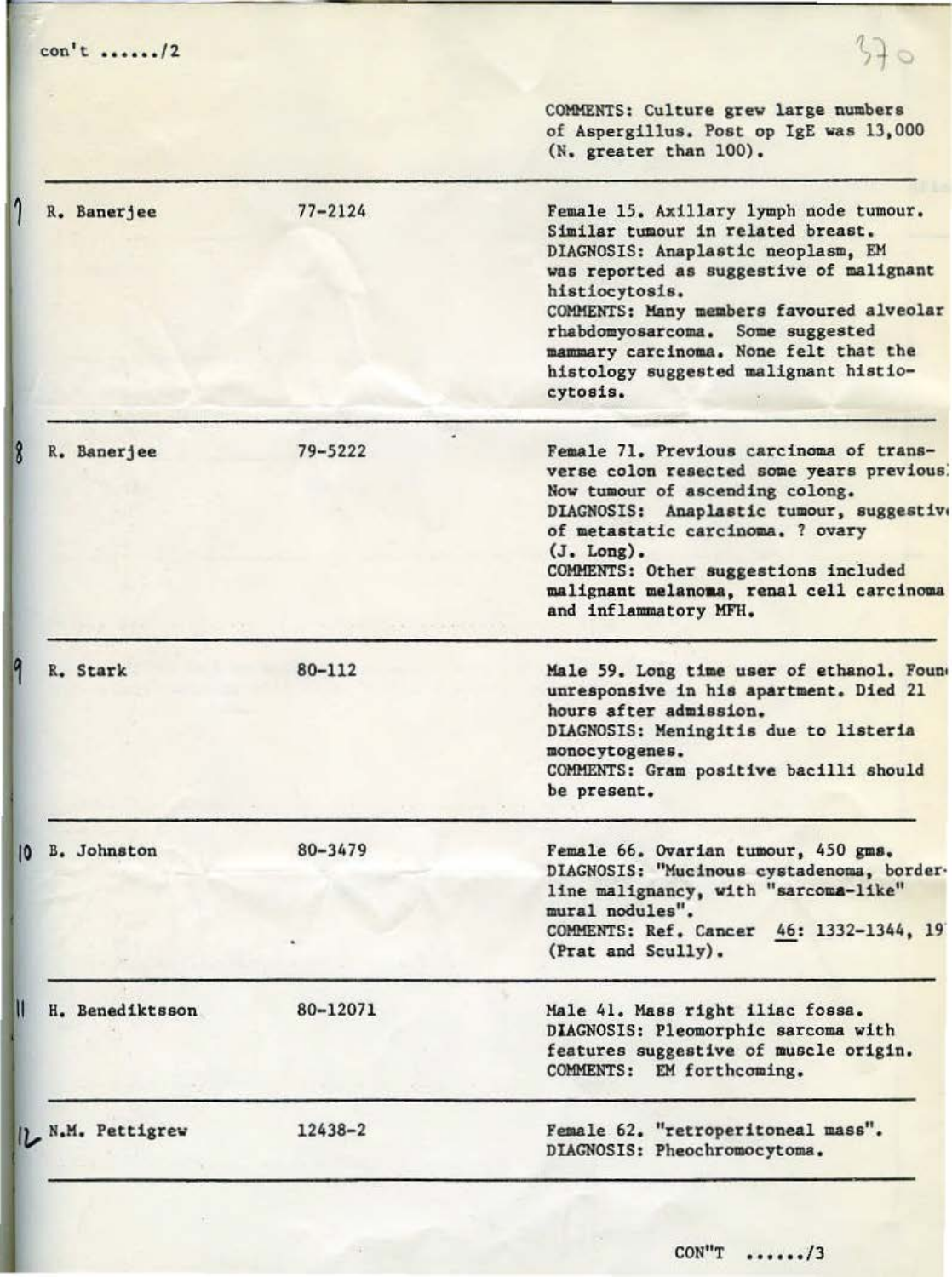| $con't$ /3      |              |                                                                                                                                                                                        |
|-----------------|--------------|----------------------------------------------------------------------------------------------------------------------------------------------------------------------------------------|
| S. Naidoo       | 80-12403     | Female 57. Mass near jaw.<br>DIAGNOSIS: Nodular fasciitis.<br>COMMENTS: Other diagnoses offered by<br>members: sarcoma, not otherwise specified<br>fibrosarcoma; malignant Schwannoma. |
| S. Naidoo<br>u  | $12517 - 5$  | Male 81 Enlarged testis.<br>DIAGNOSIS: Leydig cell tumour<br>? malignant.<br>COMMENTS: EM following.                                                                                   |
| $F.W.$ Orr      | $10667 - 40$ | Sections from primary tumour of last<br>months case.<br>DIAGNOSIS: Adenoid cystic carcinoma.                                                                                           |
| ĥ<br>W.S. Hwang | $S80-408 -9$ | 5 month old boy with right upper<br>quadrant mass.<br>DIAGNOSIS: Hepatoblastoma.                                                                                                       |

NEXT MEETING will be held on September 26th, 1980 at Dr. R. Banerjee's house. The October meeting will be at Dr. Lu's house, on October 17th, 1980.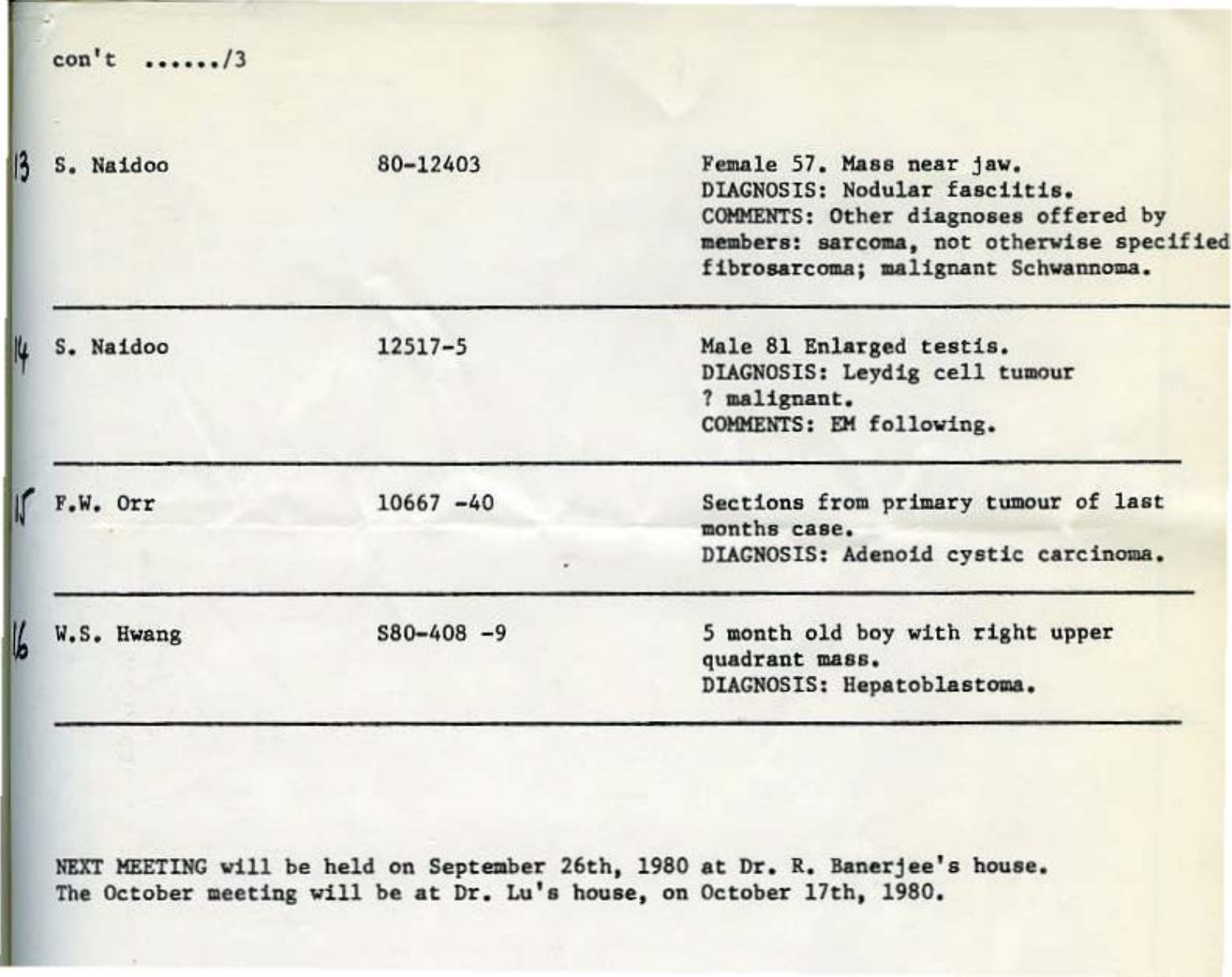Hôpital Général - St. Boniface - General Hospital 409 Tache Avenue,<br>WINNIPEG, MANITOBA R2H 2A6  $(204)$   $233 - 8563$ 

August 29, 1980

Dear Jean.

The club and on Aug. 22. The slides and the minutes are available for your use. At the meeting, we considered to evisite two mes pathologists from the HSC, one is accepted, other pendang. Then by 1980 we need to senter for each meeting. I would consider that this is our subvitual member of Our elep, otherwise it would be difficult to beauge. This thertage has included several difficult lanes and We would appreciate four comments.

1, 77-2124. The history provided in an feaste, 15 yrs ald, axillary lymphurde containing times similar to that present in related breast ( present as breast times ) I has called this town as juvenile environa, but felt to des different eased for This type of the turnor, original EM - Instaptatic anaplastic carcinoma. The EM por the sutepsy is puggature of healignant bistrouptance . Then I looked this hode again and feet that the pattern of under involvement and equilo logy of the timeor are consistent with malignant bisterytoais. Would you agree with me?

179-5222 . Female, aged Il you. previous carcinona of transverse colon reserved some years ago. Now presented with tumor of according colon. I favor the metastatu carcinona, site ? lung? panereas? Kidney and theirs. Hacoflammatory Veriant of MFH would be very union won as a primary tumor of the eston, other The invaded into the colon from the retroperitousal space.

3, 12438-80. It is a pheochromocytome, but it destroyed the advenal cortex and invaded into surrounding soft tessue. Lan it be removent in the future?

4, 12071-80 This slide shows a peature of descessa computate with myogami origin, but the fat is object, computate with will differentiated lips survey Then a maliphant Mescuchyena. Do you spree?

barsener Lu

Thank you for your comments

Similarly your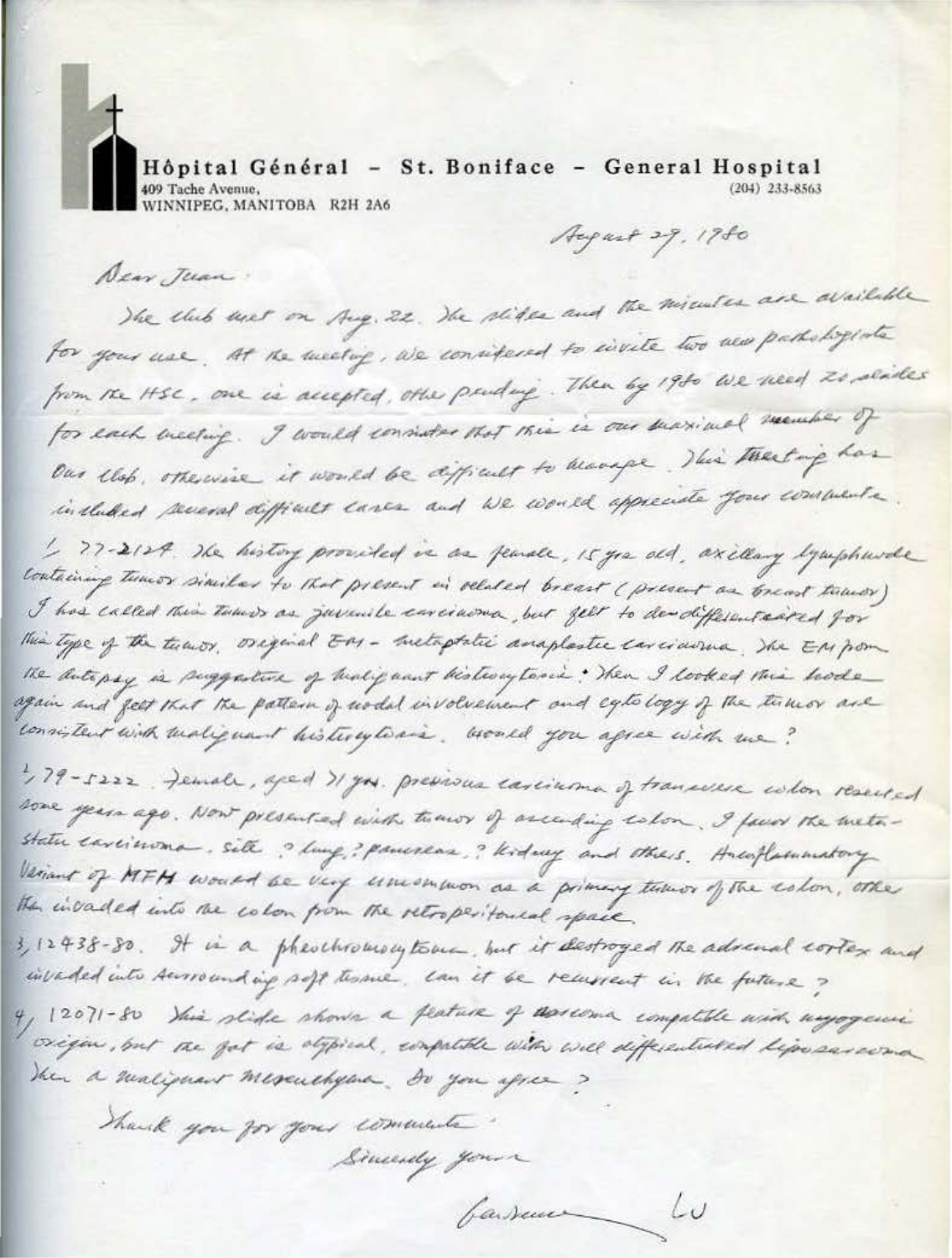UNIVERSITY OF MINNESOTA **TWIN CITIES** 

Department of Laboratory Medicine and Pathology<br>Medical School Box 609 Mayo Memorial Building 420 Delaware Street S.E. Minheapolis, Minnesota 55455

September. 9, 1980

Lawrence Lu, M.D. St. Boniface General Hospital 409 Tache Avenue Winnipeg, Manitoba **R2H 2A6** CANADA

Dear Larry:

Thank you for your letter of August 29th, which contained the slides and proceedings of the August meeting. These are my comments on the cases in which you wanted to have my opinion:

77-2124 - I definitely think that this is alveolar rhabdomyosarcoma metastatic in a lymph node. I assume that the breast is the primary site. I have seen several cases of primary alveolar rhabdomyosarcomas of the breast that were originally misdiagnosed as undifferentiated carcinomas. I don't care what the electron microscopy shows. This is not malignant histiocytosis. There is nothing specific about the electron microscopy of malignant histiocytosis that I know of. I don't think this is carcinoma either. As you pointed out, this patient is "juvenile" all right, almost a child, but this is not at all the pattern of juvenile carcinoma.

79-5222 - I think that this tumor is an undifferentiated carcinoma. It has the pattern of the so-called inflammatory variant of malignant fibrous histiocytoma, but I am pretty sure that it is not that. Epithelial tumors that most commonly have this pattern are anaplastic carcinoma from the pancreas and lung, and because of that I would suggest those two sites as the most likely possibilities for the primary. However, I have seen tumors with this appearance also originating in the gallbladder and small bowel, and I cannot rule out the possibility of this being a primary tumor in the colon. In any event, it is carcinoma and not sarcoma. Another site to consider is that of the adrenal cortex. This tumor exhibits very prominent phagocytosis of neutrophiles by the giant tumor cells, which is a feature. that I have seen in tumors of the adrenal cortex and lung in particular.

12438-80 - This is a pretty typical pheochromocytoma, but the question that you ask is a very difficult one. As you know, it is very difficult, if<br>not impossible in most instances, to tell apart benign from malignant tumors on microscopic grounds. The fact that the lesion invaded the surrounding soft tissues is probably significant, and is quite possible that it will recur. However, I do not think that I would call this lesion malignant simply on the basis of that information.